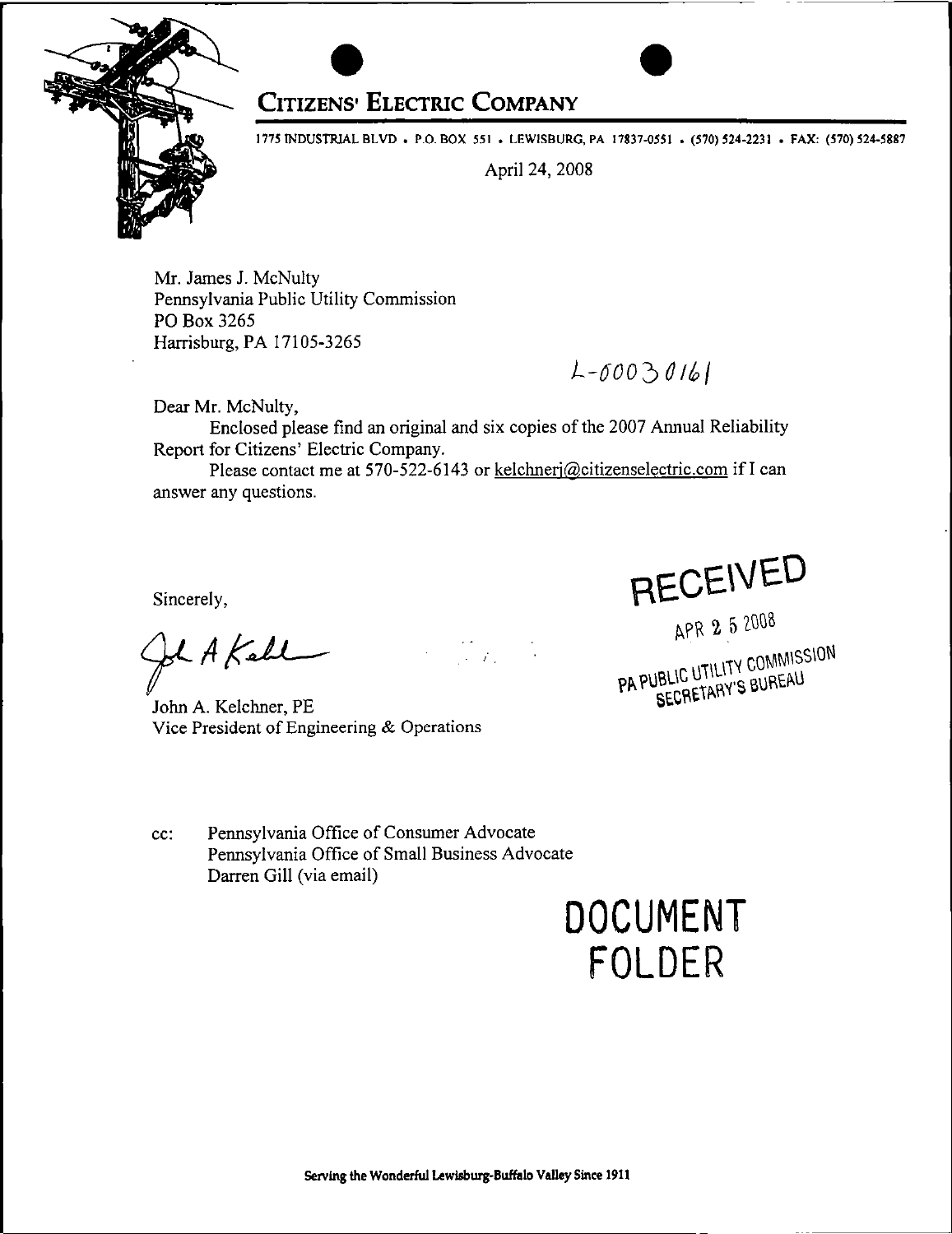

#### **§ 57.195(b)(1) An overall current assessment of the state of the system reliability in the EDC's service territory including a discussion of the EDC's current programs and procedures for providing reliable electric service.**

Citizens' enjoyed another successful year for its maintenance and inspection programs. Overall, the system performed well. However, an active late spring/early summer storm season contributed to an increase in SAIFI and SAIDI statistics this year. During June, we experienced six weather-related outages as strong storms with wind and heavy rain repeatedly moved through the area. In contrast, during June of 2006, we had just two weather-related outages.

Also in June, we experienced two unusual vehicle accidents, each affecting a significant number of customers (4.6% and 7.1%). This compares to just one vehicle accident (affecting only five customers) in all of 2006.

Work continued on the implementation of an Automated Mapping/Facilities Management system during 2007. All distribution lines, poles and equipment have been mapped. During 2007, we continued entering the associated data such as size, date installed, and status for each piece of equipment on the map. This work will continue through 2008. We are also in the early stages of generating engineering models from the facilities data contained in the mapping system. These models will help us evaluate future system performance and direct resources to the most effective system improvement projects.

In December, Citizens' installed a substation SCADA system. Initially, this system is performing load monitoring and voltage recording. In the future, its capabilities will be expanded as practical to include additional system monitoring and recording capabilities in an effort to rapidly detect problems and prevent or reduce outage durations.

Citizens' Electric was again recognized in 2007 as a "Tree Line USA" utility. This award from the National Arbor Day Foundation recognizes Citizens' for using nationally approved trimming techniques and procedures in its vegetation management program.

Citizens' Electric does not own or maintain any transmission facilities.



**APR 2 5** 2008

PA PUBLIC UTILITY COMMISSION SECRETARY'S BUREAU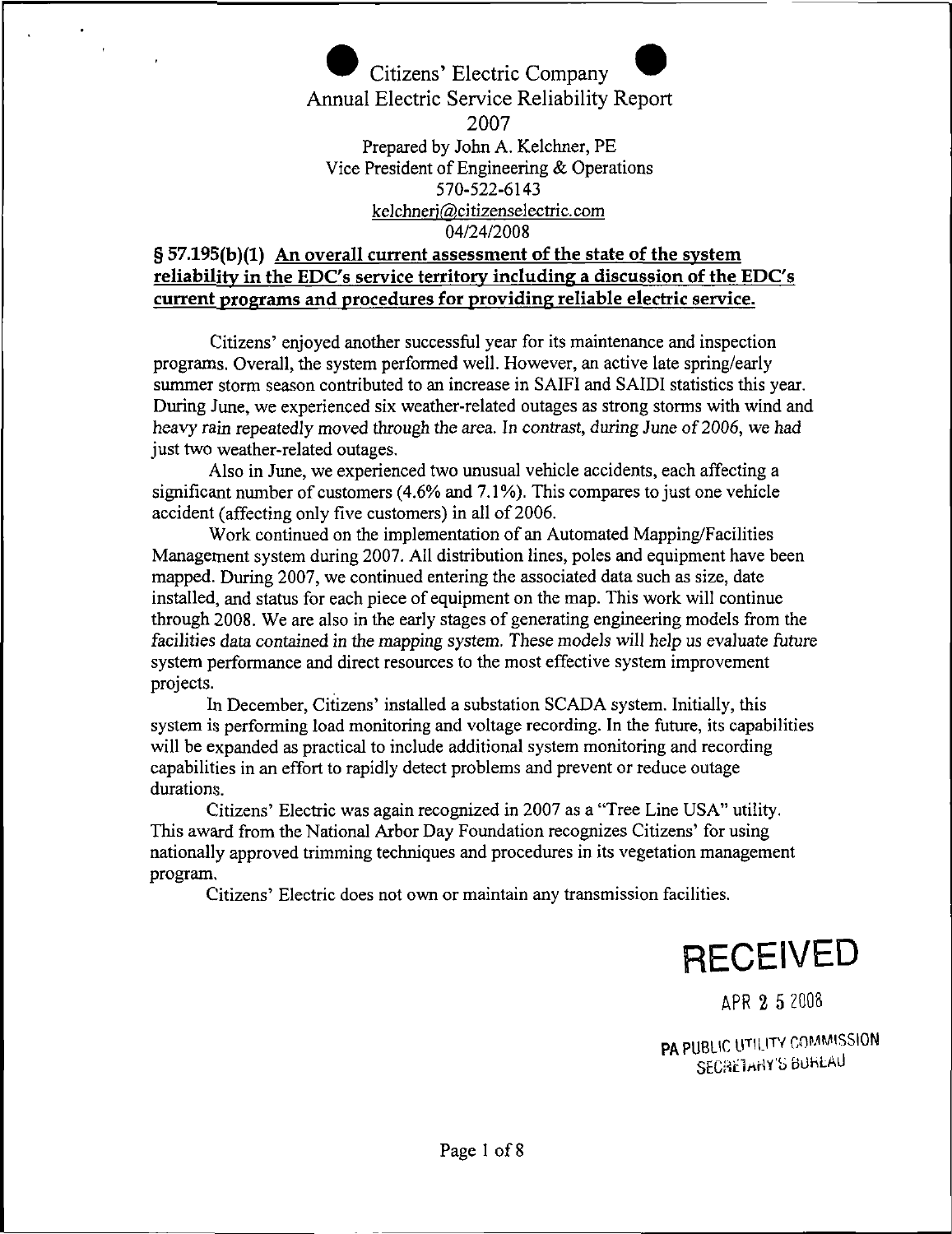# **Current Maintenance Programs**

 $\ddot{\phantom{a}}$ 

| Program                      | <b>Description</b>                                      | Cycle               |
|------------------------------|---------------------------------------------------------|---------------------|
| <b>Infrared Inspection</b>   | All substation equipment biennially, and 1/3 of all     | 3 years             |
|                              | overhead lines each year.                               |                     |
| <b>Vegetation Management</b> | Each year, all primary lines are visually inspected.    | Annual              |
|                              | This comprehensive field inspection allows us to        |                     |
|                              | identify areas that require trimming. We maintain a 4-  |                     |
|                              | year trimming cycle, but all areas are inspected        |                     |
|                              | annually to help identify unexpected "hot spots." All   |                     |
|                              | areas needing attention are trimmed by the end of the   |                     |
|                              | 3 <sup>rd</sup> quarter.                                |                     |
| Visual Line Inspection       | All distribution lines and pole hardware are visually   | Annual              |
|                              | inspected during preparation of tree trimming           |                     |
|                              | contract. Line sections receiving infrared inspection   |                     |
|                              | are also inspected visually during that process.        |                     |
| Padmount Equipment           | Padmounted equipment is visually inspected to           | 4 Years             |
| Inspection                   | identify and correct any developing problems or safety  |                     |
|                              | concerns.                                               |                     |
| 30 Padmount Transformer      | Insulating oil is tested from every 30 padmounted       | Annual              |
| Oil Test                     | transformer on our system, and all substation power     |                     |
|                              | transformers.                                           |                     |
| Line Equipment Inspection    | All airswitches, circuit tie switches, capacitors,      | Annual              |
|                              | regulators, and reclosers are visually inspected. Where |                     |
|                              | applicable, proper operation of control equipment is    |                     |
|                              | verified and counter readings are recorded.             |                     |
| Pole Inspection and          | Poles are inspected and treated at the ground line.     | 10 Years            |
| Treatment                    | External and/or internal decay inhibitors are applied   |                     |
|                              | where appropriate.                                      |                     |
| Danger & Reject Pole         | Replace condemned poles identified during pole          | As needed, annually |
| Replacements                 | inspection.                                             |                     |
| <b>Substation Equipment</b>  | Entire station is visually inspected. Equipment         | Monthly             |
| Inspection                   | batteries are tested, communications equipment          |                     |
|                              | operation is verified, fans are tested, various gauge   |                     |
|                              | and counter readings are recorded. An infrared          |                     |
|                              | inspection is performed on all equipment twice a year.  |                     |
| <b>Recloser Maintenance</b>  | Change oil, check and adjust mechanism, check           | Manufacturer's      |
|                              | contacts, test operation.                               | Recommendations     |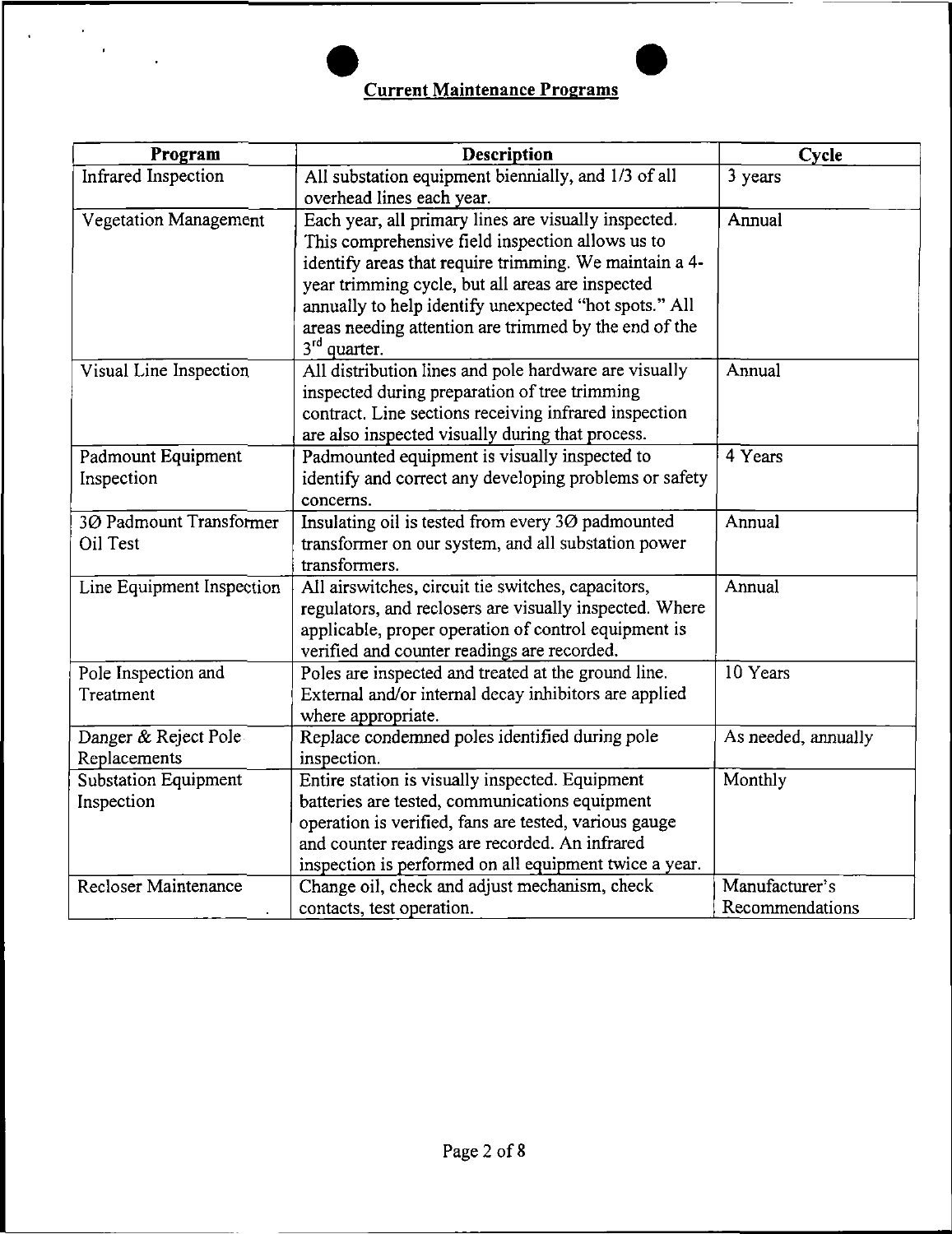يتزحو

| Date       | Time        | <b>Duration</b><br>(Minutes) | <b>Customers</b><br><b>Affected</b> | Cause                                                                                                                                                                                                                                                                                              |
|------------|-------------|------------------------------|-------------------------------------|----------------------------------------------------------------------------------------------------------------------------------------------------------------------------------------------------------------------------------------------------------------------------------------------------|
| 3/19/2007  | 9:43<br>PM  | 104                          | 947                                 | During a period of light freezing rain, an off R/W tree fell<br>onto a 3 phase line interrupting all customers on that circuit.<br>This outage occurred a few days after a period of heavy rain<br>and snow saturated the ground. A light coating of ice had<br>accumulated on the tree that fell. |
| 5/10/2007  | 3:59<br>PM  | 247                          | 882                                 | A strong thunderstorm with frequent lightning moved<br>through the area causing equipment damage and outages.<br>The lightning associated with this storm was significant.<br>Crews reported observing a large number of strikes as the<br>storm moved across our territory.                       |
| 7/25/2007  | 2:04<br>AM. | 196                          | 1,266                               | A pin insulator supporting a phase conductor on a crossarm<br>failed, interrupting service to 1,266 customers. The failed<br>insulator was installed on October 3, 2006 and had been in<br>service less than ten months. It showed no predisposition to<br>failure prior to this outage.           |
| 11/18/2007 | 10:16<br>AM | 119                          | 688                                 | A single lightning arrestor failed during a heavy rain/snow<br>mix. This arrestor had been visually inspected within the<br>previous 12 months and inspected with infrared equipment in<br>the past 24 months. No problems were apparent.                                                          |

**§ 57.195(b)(3) A table showing the actual values of each ofthe reliability indices (SA1FI, CAIDI, SAIDI, and if available, MAIFI) for the EDC's service territory for each of the preceding 3 calendar years. The report shall include the data used in calculating the indices, namely the average number of customers served, the number ofsustained customer minutes interruptions, the number of customers affected and the minutes of interruption. IfMAIFI values are provided, the number of customer momentary interruptions shall also be reported.**

| Year | <b>SAIFI</b> | <b>SAIDI</b> | <b>CAIDI</b> | $Avg#$ of<br><b>Customers</b><br><b>Served</b> | # of<br><b>Interruptions</b> | # of<br><b>Customers</b><br>Interrupted | <b>Customer</b><br>Interruption<br><b>Minutes</b> |
|------|--------------|--------------|--------------|------------------------------------------------|------------------------------|-----------------------------------------|---------------------------------------------------|
| 2007 | 0.25         | 16           | 62           | 6,735                                          | 68                           | 1,700                                   | 105,981                                           |
| 2006 | 0.14         | 10           | 68           | 6,693                                          | 58                           | 964                                     | 65,449                                            |
| 2005 | 0.10         | 12           | 116          | 6,657                                          | 33                           | 667                                     | 77,100                                            |
|      |              |              |              |                                                |                              |                                         |                                                   |
|      |              |              |              |                                                |                              |                                         |                                                   |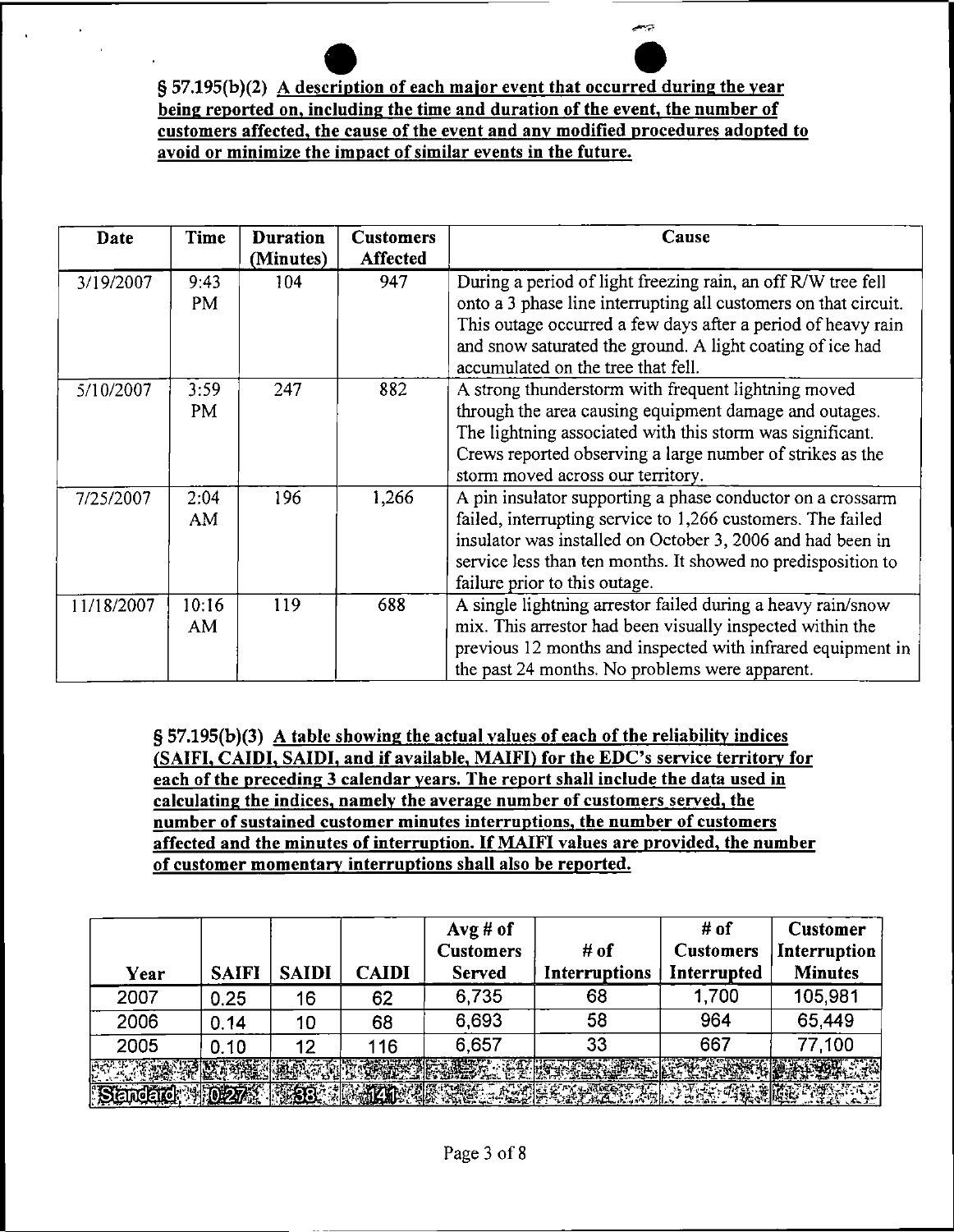**§ 57.195(b)(4) A breakdown and analysis of outage causes during the year being reported** on, including the number and percentage of service outages, the number of **customers interrupted, and customer interruption minutes categorized bv outage cause such as equipment failure, animal contact, tree related, and so forth. Proposed solutions to identified service problems shall be reported.**

 $\ddot{\phantom{1}}$ 

| <b>Outage Cause</b> | Number of<br>Interruptions | $%$ of<br>Interruptions | Number of<br>Customers<br>Affected | Customer<br>Interruption<br><b>Minutes</b> |
|---------------------|----------------------------|-------------------------|------------------------------------|--------------------------------------------|
| On R/W Trees        | 0                          |                         |                                    |                                            |
| Animals             | 24                         | 35.2                    | 311                                | 13,218                                     |
| Equipment           | 17                         | 25                      | 91                                 | 6,674                                      |
| Off R/W Trees       |                            | 5.9                     | 33                                 | 2,810                                      |
| Weather             | 15                         | 22.1                    | 357                                | 29,940                                     |
| Vehicle             | 5                          | 7.4                     | 888                                | 51,877                                     |
| Other               |                            | 4.4                     | 20                                 | 1,462                                      |
| Total               | 68                         |                         | 1,700                              | 105,981                                    |

Animals continued to be the largest cause of outages on an annual basis. Most of the animal-related outages affected very small numbers of customers for short periods of time. We are continuing to install wildlife protection and to evaluate methods to further harden our system against animal outages.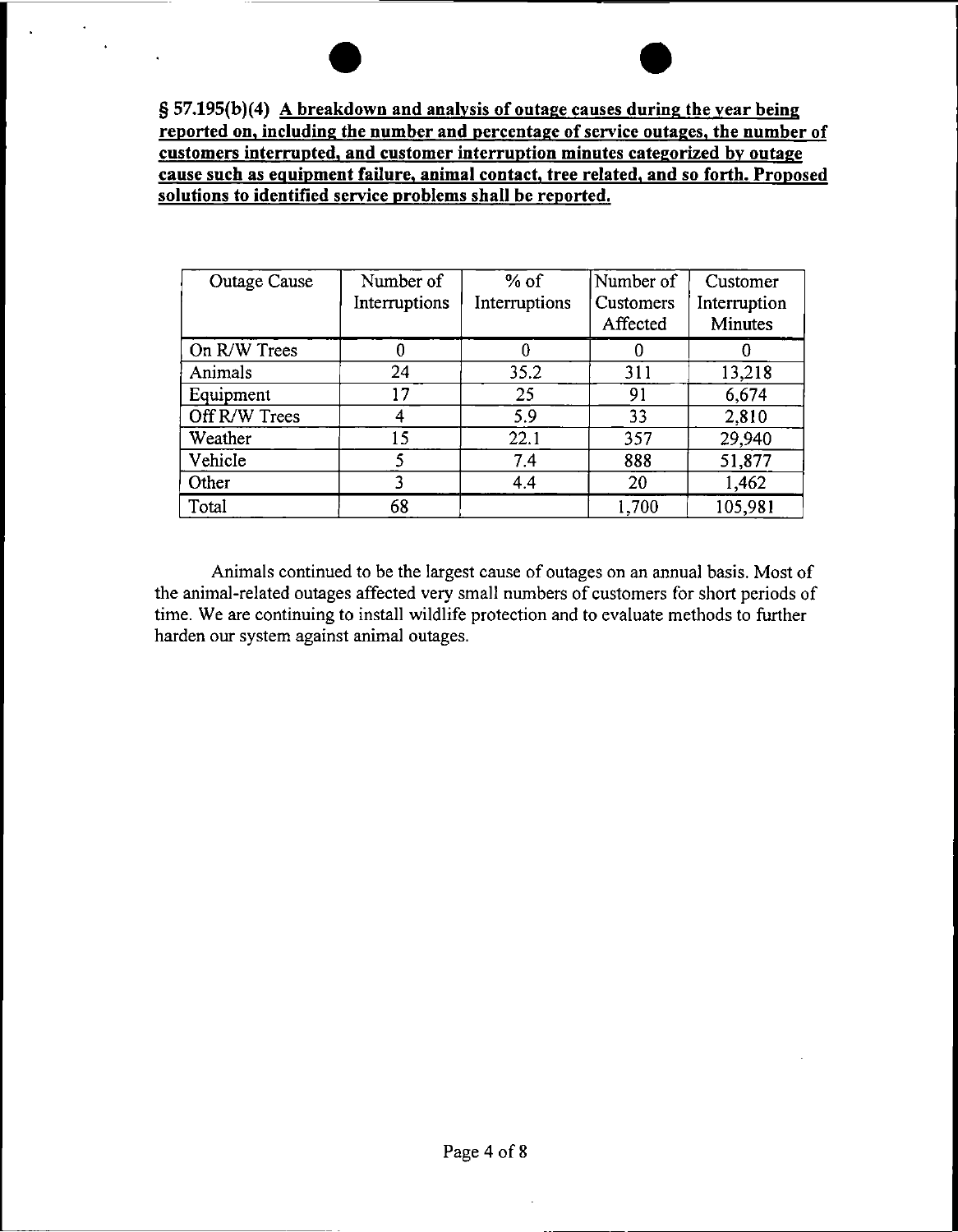#### **a**<br><u>enanc</u><br>ad on **§ 57.195(b)(6) ^^omparison of established transmissi^Bbnd distribution inspection and maintenance goals/obiectives versus actual results achieved during the year being reported on. Explanations of any variances shall be included.**

 $\overline{a}$ 

| Program                                   | Goal                                        | Completed | Comment                                                                                                                                                                                                                                                                      |
|-------------------------------------------|---------------------------------------------|-----------|------------------------------------------------------------------------------------------------------------------------------------------------------------------------------------------------------------------------------------------------------------------------------|
| Infrared Inspection                       | Substation and 1/3 of all overhead<br>lines | 100%      |                                                                                                                                                                                                                                                                              |
| Vegetation Management                     | Entire System (9 circuits), as needed       | 100%      |                                                                                                                                                                                                                                                                              |
| Visual Line Inspection                    | Entire System (9 circuits)                  | 100%      |                                                                                                                                                                                                                                                                              |
| Padmount Equipment<br>Inspection          | 154 Locations                               | 100%      | 150 locations inspected, 4<br>locations removed                                                                                                                                                                                                                              |
| 3Ø Padmount                               | 33 Transformers                             | 100%      | 32 locations tested. Installation                                                                                                                                                                                                                                            |
| Transformer Oil Test                      |                                             |           | of 1 unit delayed to 2008.                                                                                                                                                                                                                                                   |
| Line Equipment<br>Inspection              | 173 locations                               | 100%      |                                                                                                                                                                                                                                                                              |
| Pole Inspection and<br>Treatment          | 500 Poles                                   | 108%      | 540 poles inspected. 40 poles<br>added to facilitate cycle<br>efficiency.                                                                                                                                                                                                    |
| Danger and Reject Pole<br>Replacement     | 3 Poles                                     | 100%      | 3 reject poles replaced. No<br>Danger poles identified.                                                                                                                                                                                                                      |
| <b>Substation Equipment</b><br>Inspection | 12 Monthly Inspections                      | 100%      | 12 inspections completed                                                                                                                                                                                                                                                     |
| Recloser Maintenance                      | 9 Reclosers                                 | 67%       | 6 reclosers maintained.<br>Maintenance on one unit<br>(located at an inactive industrial<br>customer) delayed pending<br>evaluation for possible removal.<br>Two remaining units to be<br>maintained in early 2008,<br>delayed in 2007 due to bad<br>weather at end of year. |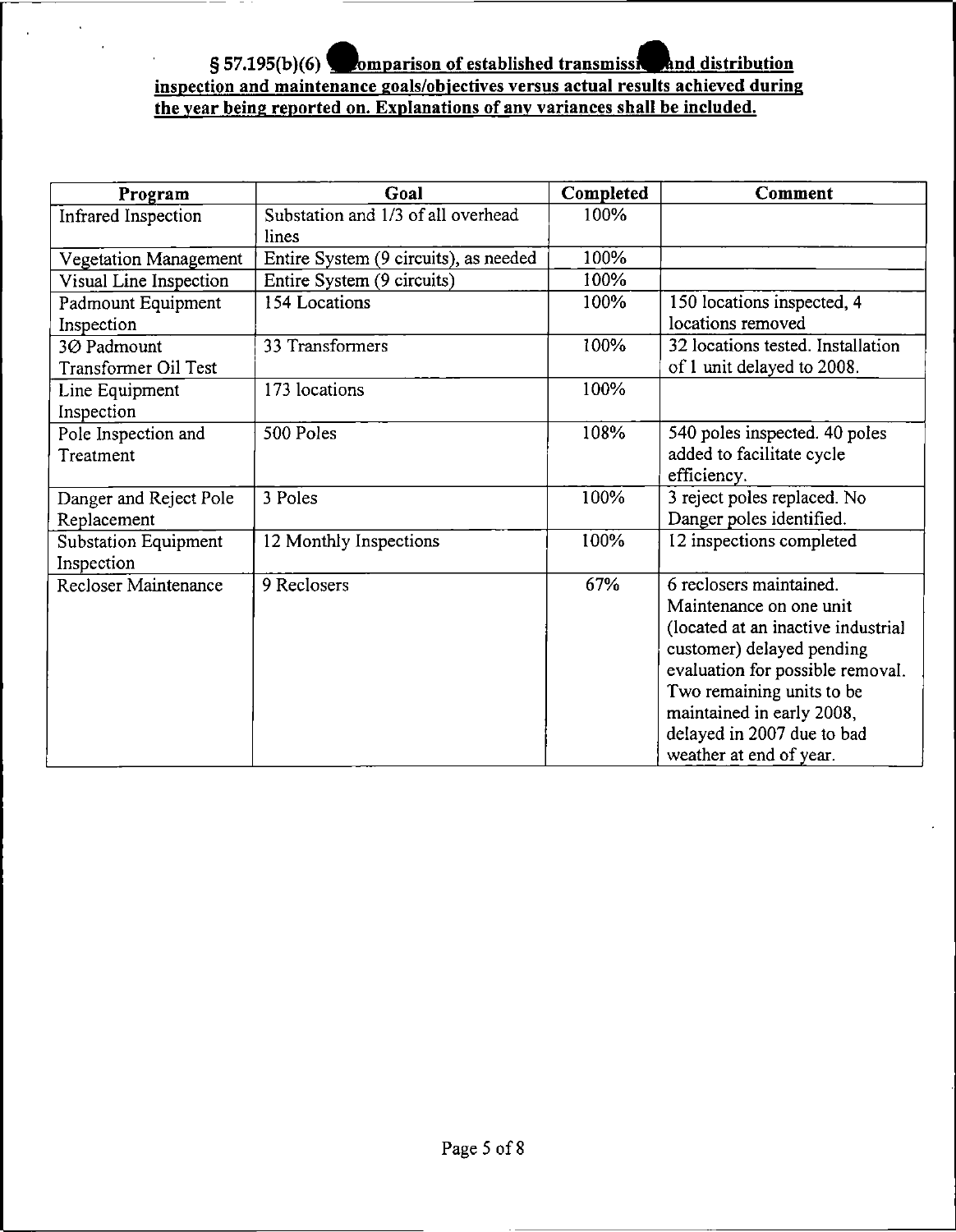**§ 57.195(b)(7) <sup>a</sup> budgeted versus actual translation and distribution** operation **d** maintenance expenses for the vear and **ne** reported on in **total and detailed bv the EDO's own functional account code or FERC account code as available. Explanations of any variances 10% or greater shall be included.**

| Program                      | <b>Budget \$</b> | <b>Actual S</b> | <b>Comment</b>                                            |
|------------------------------|------------------|-----------------|-----------------------------------------------------------|
| Infrared Inspection          |                  | 4,388           | Not budgeted individually. 100% completed.                |
| <b>Vegetation Management</b> | 69,500           | 65,802          | 100% of system completed. Budgeted storm work was not     |
|                              |                  |                 | needed.                                                   |
| Visual Line Inspection       |                  | 1,105           | Not budgeted individually. 100% completed.                |
| Padmount Equipment           |                  | 3,657           | Not budgeted individually. 100% completed.                |
| Inspection                   |                  |                 |                                                           |
| 3Ø Padmount                  |                  | 3,270           | Not budgeted individually. 100% Completed.                |
| <b>Transformer Oil Test</b>  |                  |                 |                                                           |
| Line Equipment               |                  | 12,908          | Not budgeted individually. 100% completed.                |
| Inspection                   |                  |                 |                                                           |
| Pole Inspection and          | 19,000           | 16,797          |                                                           |
| Treatment                    |                  |                 |                                                           |
| Danger and Reject Pole       |                  | 3,598           | Not budgeted individually                                 |
| Replacement                  |                  |                 |                                                           |
| <b>Substation Equipment</b>  |                  | 4,419           | Not budgeted individually. 100% completed.                |
| Inspection                   |                  |                 |                                                           |
| Other Unplanned              |                  | 75,365          | Not budgeted individually. Primarily employee-reported    |
| Maintenance                  |                  |                 | problems, Work Orders 20070810, 20081014, 20070908, 07-   |
|                              |                  |                 | C-09-07, 04-C-04-07, 04-C-05-07,07,-C-06-07, 08-C-10-07,  |
|                              |                  |                 | 06-C-07-07, 04-C-10-07, 07-C-10-07, 04-C-11-07, 05-C-09-  |
|                              |                  |                 | 07, 08-C-05-07, 03-C-07-07, 01-C-14-07, 07-C-07-07, 06-C- |
|                              |                  |                 | 12-07, 06-C-02-07, 02-C-09-07, 08-C-02-07                 |
| Recloser Maintenance         |                  | 6,795           | Not budgeted individually.                                |
| Total                        |                  | 198,104         |                                                           |

**§ 57.195(b)(8) A comparison of budgeted versus actual transmission and distribution capital expenditures for the year being reported on in total and detailed bv the EDO's own functional account code or FERC account code as available. Explanations of any variances 10% or greater shall be included.**

| Project                     | <b>Budget</b><br>Amount | Actual<br><b>Expenditures</b> | Variance | Comment                                                                                                                                                                                                           |
|-----------------------------|-------------------------|-------------------------------|----------|-------------------------------------------------------------------------------------------------------------------------------------------------------------------------------------------------------------------|
| Rt. 45 Feeder Reinforcement | \$136,100               | \$110,702                     | \$25,398 | By successfully negotiating<br>weekend outages with various<br>commercial customers in the area,<br>crews were able to perform key<br>parts of this project de-energized,<br>realizing significant labor savings. |
|                             |                         |                               |          |                                                                                                                                                                                                                   |
| Total                       | \$136,100               | \$110,702                     | \$25,398 |                                                                                                                                                                                                                   |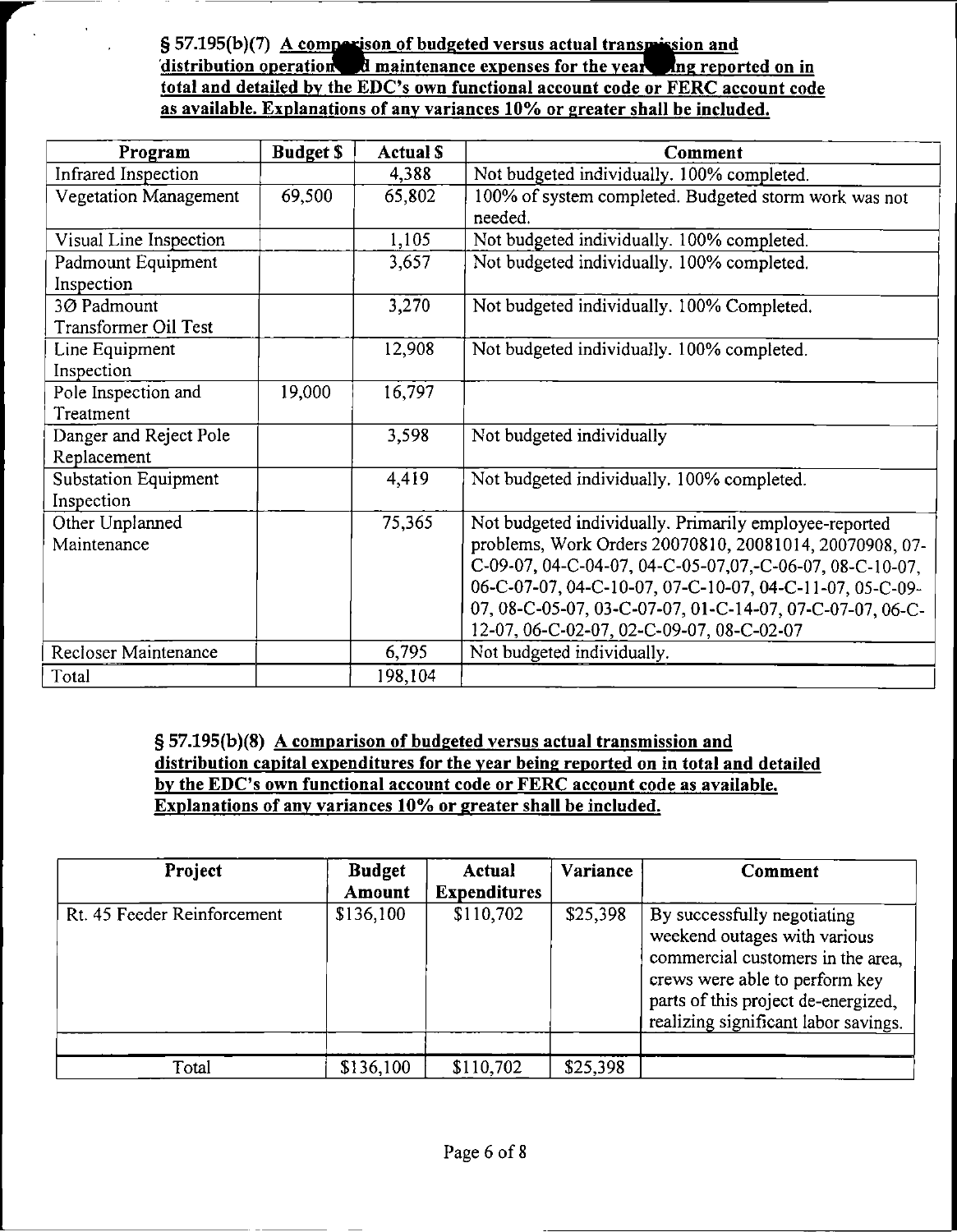| Program                     | Goal                                       |
|-----------------------------|--------------------------------------------|
| <b>Infrared Inspection</b>  | Substation and 3 circuits                  |
| Vegetation Management       | Entire System (9 circuits), as<br>needed   |
| Visual Line Inspection      | Entire System (9 circuits)                 |
| Padmount Equipment          | 154 Locations                              |
| Inspection                  |                                            |
| 3Ø Padmount                 | 33 Transformers                            |
| Transformer Oil Test        |                                            |
| Line Equipment              | 173 Locations                              |
| Inspection                  |                                            |
| Pole Inspection and         | 600 Poles                                  |
| Treatment                   |                                            |
| Danger and Reject Poles     | To be determined from pole                 |
|                             | inspections                                |
| <b>Substation Equipment</b> | 12 Monthly Inspections                     |
| Inspection                  |                                            |
| <b>Recloser Maintenance</b> | To be determined from counter<br>readings. |

### **§ 57.195(b)(10) Budgeted transmission and distribution operation and maintenance expenses for the current year in total and detailed by the EDC\*s own functional account code or FERC account code as available.**

(These items are not budgeted by FERC account.)

| Program                      | <b>Budget S</b>     | Comment                   |
|------------------------------|---------------------|---------------------------|
| Infrared Inspection          | N/A                 | Not budgeted individually |
| <b>Vegetation Management</b> | \$70,700            |                           |
| Visual Line Inspection       | N/A                 | Not budgeted individually |
| Padmount Transformer         | N/A                 | Not budgeted individually |
| Inspection                   |                     |                           |
| 3Ø Padmount                  | \$3,600 (estimated) | Not budgeted individually |
| Transformer Oil Test         |                     |                           |
| Line Equipment               | N/A                 | Not budgeted individually |
| Inspection                   |                     |                           |
| Pole Inspection and          | \$19,000            |                           |
| Treatment                    |                     |                           |
| Danger and Reject Poles      | N/A                 | Not budgeted individually |
| <b>Substation Equipment</b>  | N/A                 | Not budgeted individually |
| Inspection                   |                     |                           |
| Recloser Maintenance         | N/A                 | Not budgeted individually |
| Total                        | \$93,300            |                           |